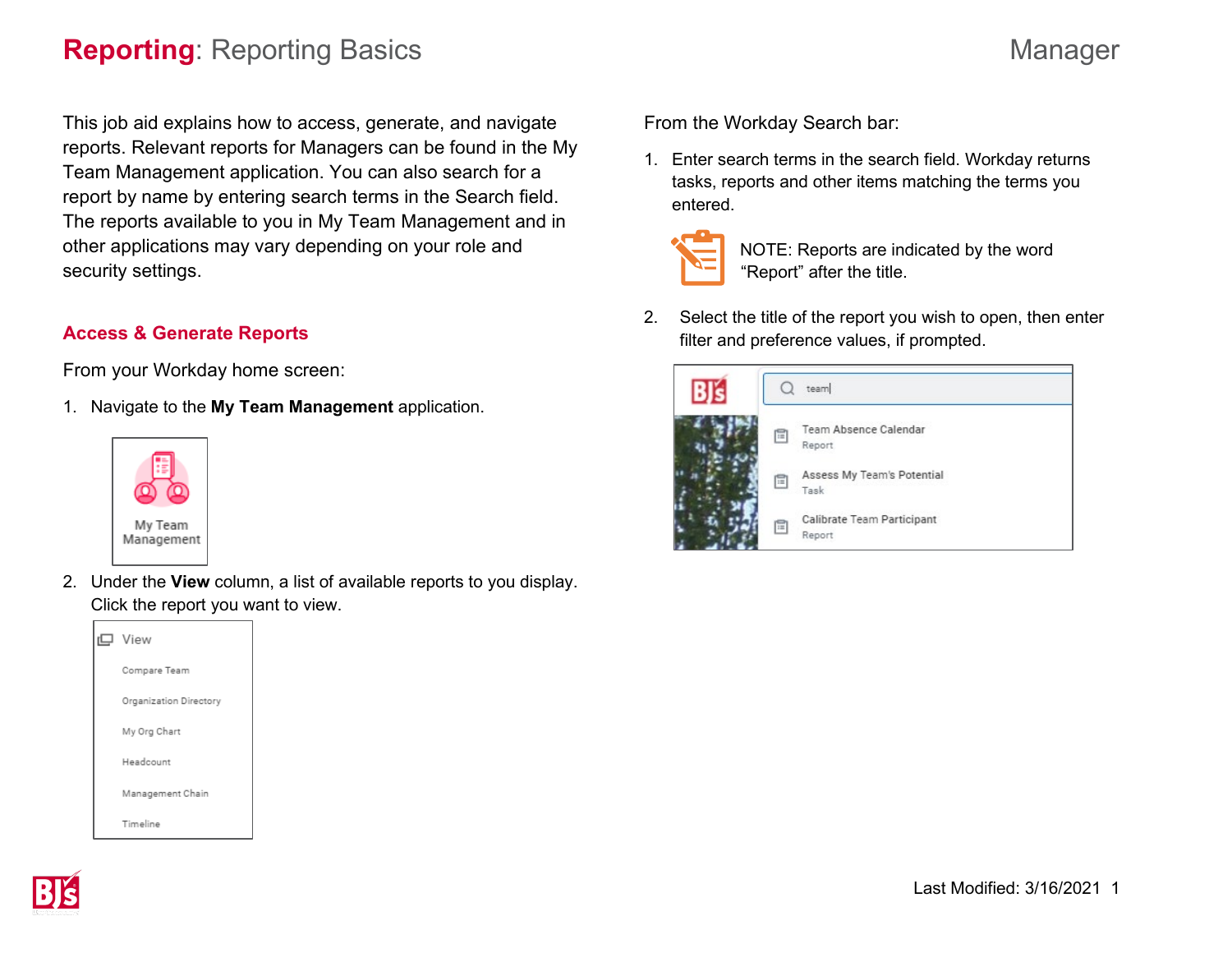## **Report Navigation**

1. For some reports, the data will display. Use the icons on the top right of the data grid to export, filter, and sort data, as applicable.

| Icon | <b>Description</b>               |
|------|----------------------------------|
|      | <b>Export to Excel</b>           |
|      | Filter Grid Data                 |
| Пllп | <b>Expand/Collapse Chart</b>     |
| ш    | <b>Set Grid Preferences</b>      |
|      | <b>Full Screen Viewing Mode</b>  |
|      | Configure and View Chart<br>Data |

2. Blue text in a report field indicates a link that you can use to drill down for additional information. To access more information, click the blue text or hover over the text to reveal the Related Actions icon.

|             | Related             |
|-------------|---------------------|
|             | <b>Actions icon</b> |
| Current Job | Demand Planner      |

3. Reports display fields to set prior to running. Click in the empty fields and select values as applicable. Once filters and preferences are set, click **OK** at the bottom of the screen.

4. Reports provide tabs which display additional views. Below is an example of possible tabs which will differ based on the report.

| Organizations                     | $\sim$ $-$<br>*<br>$\overline{\phantom{0}}$ |
|-----------------------------------|---------------------------------------------|
| Include Subordinate Organizations |                                             |
|                                   |                                             |
| Include Managers                  |                                             |
|                                   |                                             |
| Workers<br>Positions              |                                             |

- 5. Reports display the **Actions** icon to the right of the report title. Click **Actions** > **Standard Reports** > Select **Run** or **Schedule**.
	- If scheduling a report, click the Run Frequency field and select a value from the drop-down meu.

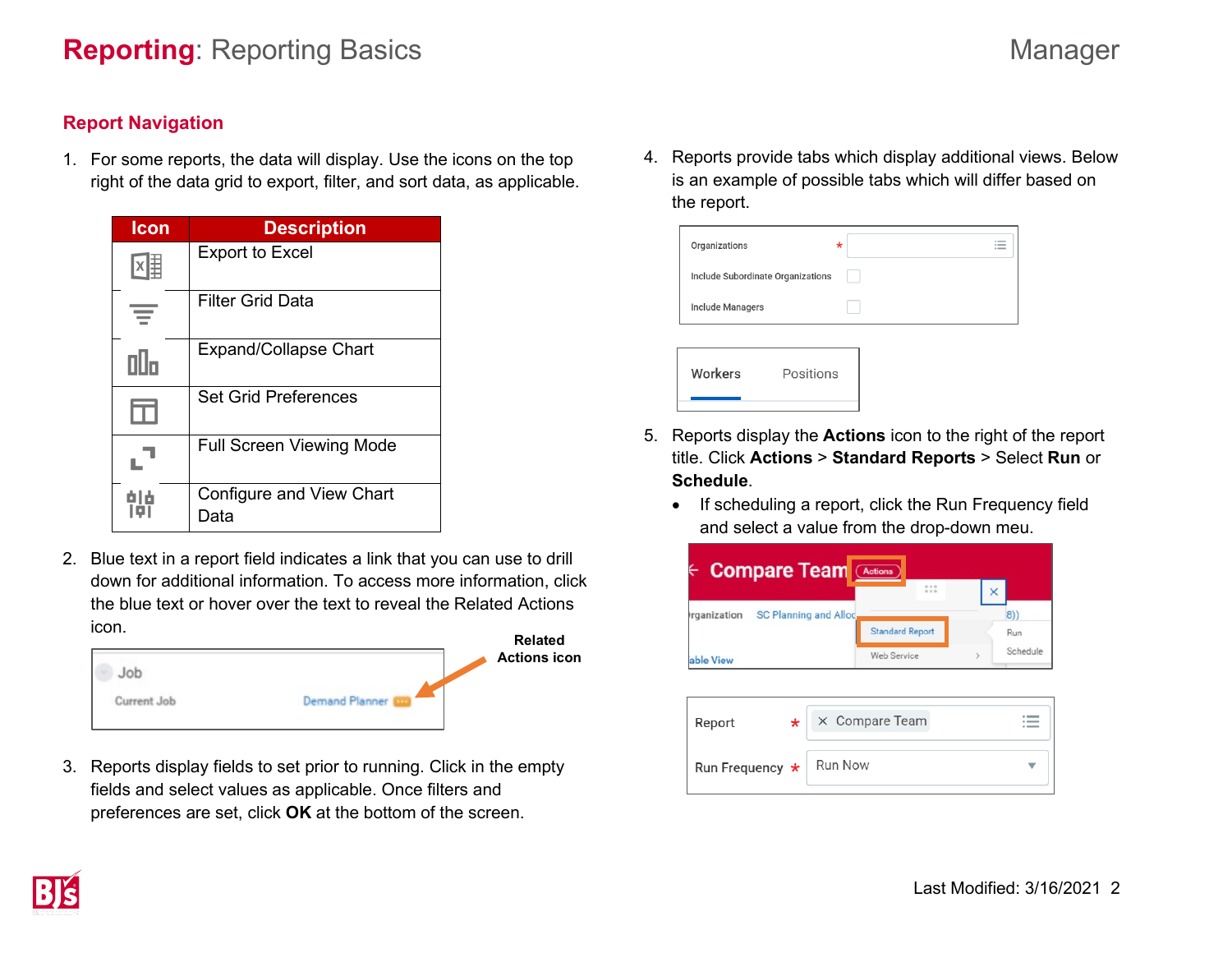### **Report Navigation (continued)**

- 6. To access a scheduled report, click the Workday Inbox icon.
- 7. Select My Reports.





NOTE: If a report requires a large amount of data to be loaded, then a pop-up displays a message that you can keep working while the report runs in the background and will be notified when the report is ready. Click **Notify Me Later** to continue working in Workday. When ready, a popup notification and a Workday notification appear.

| <b>Options</b>                                                                                                                                                                                                                 |  |  |  |  |
|--------------------------------------------------------------------------------------------------------------------------------------------------------------------------------------------------------------------------------|--|--|--|--|
| You can keep working while this runs in the background, and will be notified when<br>it's ready. You can also view your completed requests by searching for the My<br>Reports task or selecting My Reports from the main menu. |  |  |  |  |
| <b>Notify Me Later</b><br>Cancel                                                                                                                                                                                               |  |  |  |  |

# **Schedule a Report**

- 1. In the search bar, type **Schedule a Report** and click enter.
- 2. In the search results, select **Schedule a Report**.

| Search Results 1 items   |
|--------------------------|
| <b>Tasks and Reports</b> |
| Schedule a Report        |
|                          |

- 3. In the **Report** field, enter the name of the report you want to schedule.
- 4. In the **Run Frequency** field, select how often you want to run the report. Click **OK.**

| <b>Schedule a Report</b> |                                                    |                     |  |
|--------------------------|----------------------------------------------------|---------------------|--|
| $^\star$<br>Report       | $\times$ BJS Active TMs with missing<br>SSN or DOB | $1.1 +$<br>$\cdots$ |  |
| Run Frequency *          | Weekly Recurrence                                  |                     |  |
|                          |                                                    |                     |  |



NOTE: In the **Schedule** tab, there may be additional fields to complete including day, time, start date, end date, etc. Based on the run frequency selected.

- 5. In the **Output** tab, select the output type (Excel, PDF or CSV).
- 6. In the Report Tags field, add any desired tags.